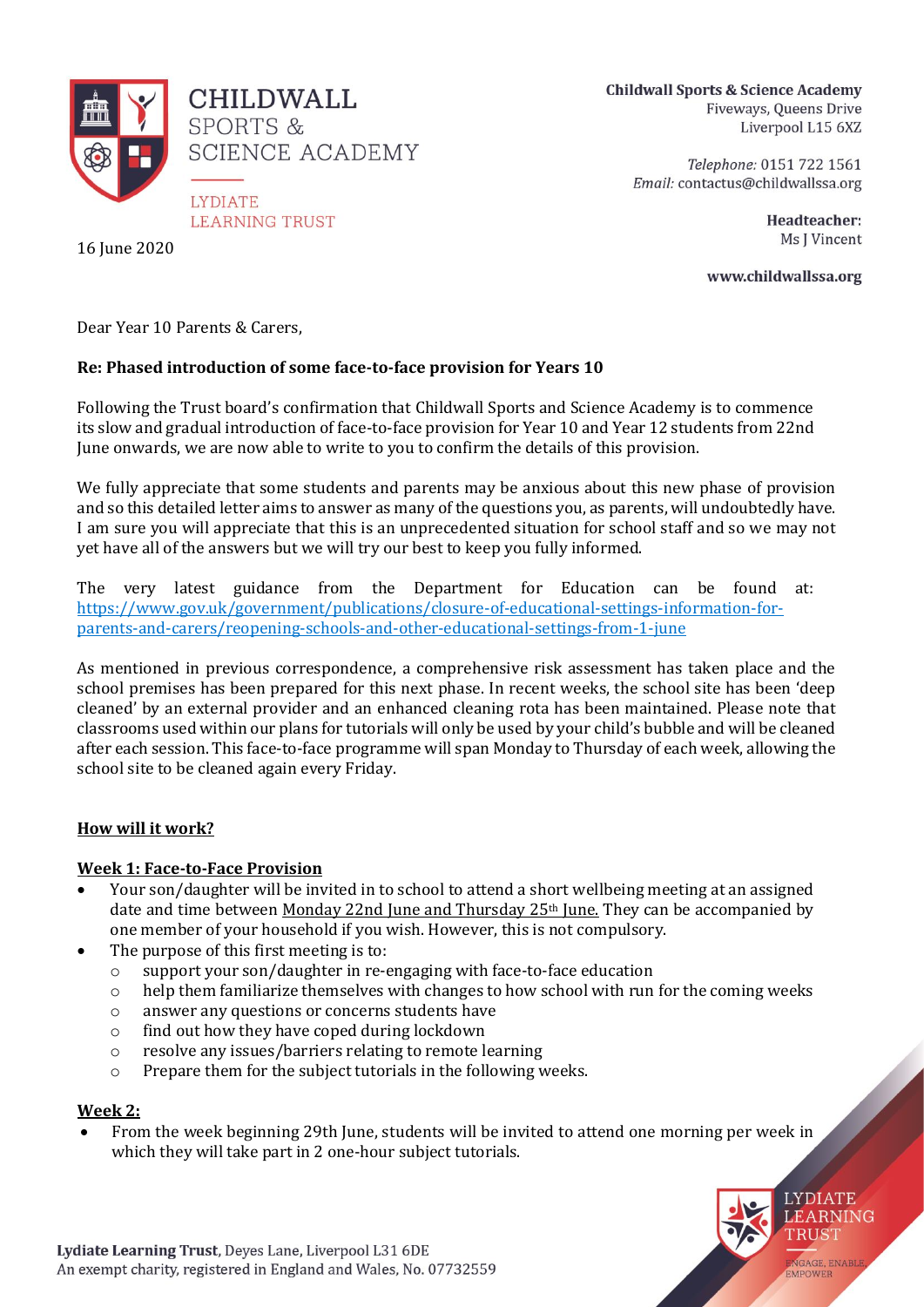# **Week 3 and 4:**

 From the week beginning 6th July, this will increase to 2 two-hour subject tutorials. *\*The date, time and room for these sessions will be confirmed in a separate letter to each student.*

# **'Clinically vulnerable' (CV) and 'extremely clinically vulnerable' (ECV) students**

- Students who meet the criteria for 'extremely clinically vulnerable' status should not attend school and must continue to access their remote learning.
- Students who meet the criteria for 'clinically vulnerable' status should also remain home and continue to access their remote learning.
- Students who live with someone who meets the criteria for 'extremely clinically vulnerable' status should also remain home and continue to access their remote learning.
- Students who live with someone who meets the criteria for 'clinically vulnerable' status should take appropriate medical advice before attending school.
- All other students should be encouraged to attend their designated tutorials.

# **Attendance and Safeguarding**

- The safeguarding of students has been of paramount importance throughout lockdown. This continues to be the case in this next phase. Therefore, at least one member of the school safeguarding team will be on site every day. Safeguarding referrals should continue to me made via the direct contact signposted on the school website.
- We ask all parents to contact school if their son or daughter will not be attending their assigned tutorial.
- School continues to ask parents not to attend the school site unless invited. All queries and communication should be via telephone or email.
- If school requests that a parent come to school (e.g. to collect a poorly child) or if a parent attends reception in the case of an emergency, only one visitor will be allowed in the school reception at any one time. Others will be asked to queue outside the building, observing 2-metre social distancing.

### **Groupings, classroom layout and conduct**

- The largest rooms across the site have been prepared so that students and staff can observe social distancing during the tutorials (e.g. desks spaced out, excess furniture removed).
- Students have been split into 'bubble groups' that are no bigger than 12 students, most are smaller than 10.(DfE guidance says no larger than 15 students) to ensure social distancing can be maintained in classrooms.
- Each room will be cleaned and surfaces disinfected after each session.
- Fabric chairs have been removed and replaced with plastic chairs that can be wiped clean after each tutorial.
- Sanitizing hand gel will be available in all classrooms, however students are encouraged to bring their own sanitizing hand gel to help avoid bottlenecks at the classroom door and prolong the life of school supplies.
- Students are also encouraged to bring their own stationary and equipment to avoid handling equipment that is not their own.
- From Week 2 of the programme, students will attend more than one subject tutorial. In these cases, students will stay in the same classroom and teachers will move to them.
- School leaders and governors have written a temporary addendum to the school's behaviour policy to ensure that all students and parents understand the importance of student conduct in maintaining the safety of all by maintaining social distancing and following teachers' instructions under these challenging times. Parents and students are asked to familiarize themselves with this.

**LYDIATE LEARNING** TRUST

NGAGE, ENABLI

EMPOWEE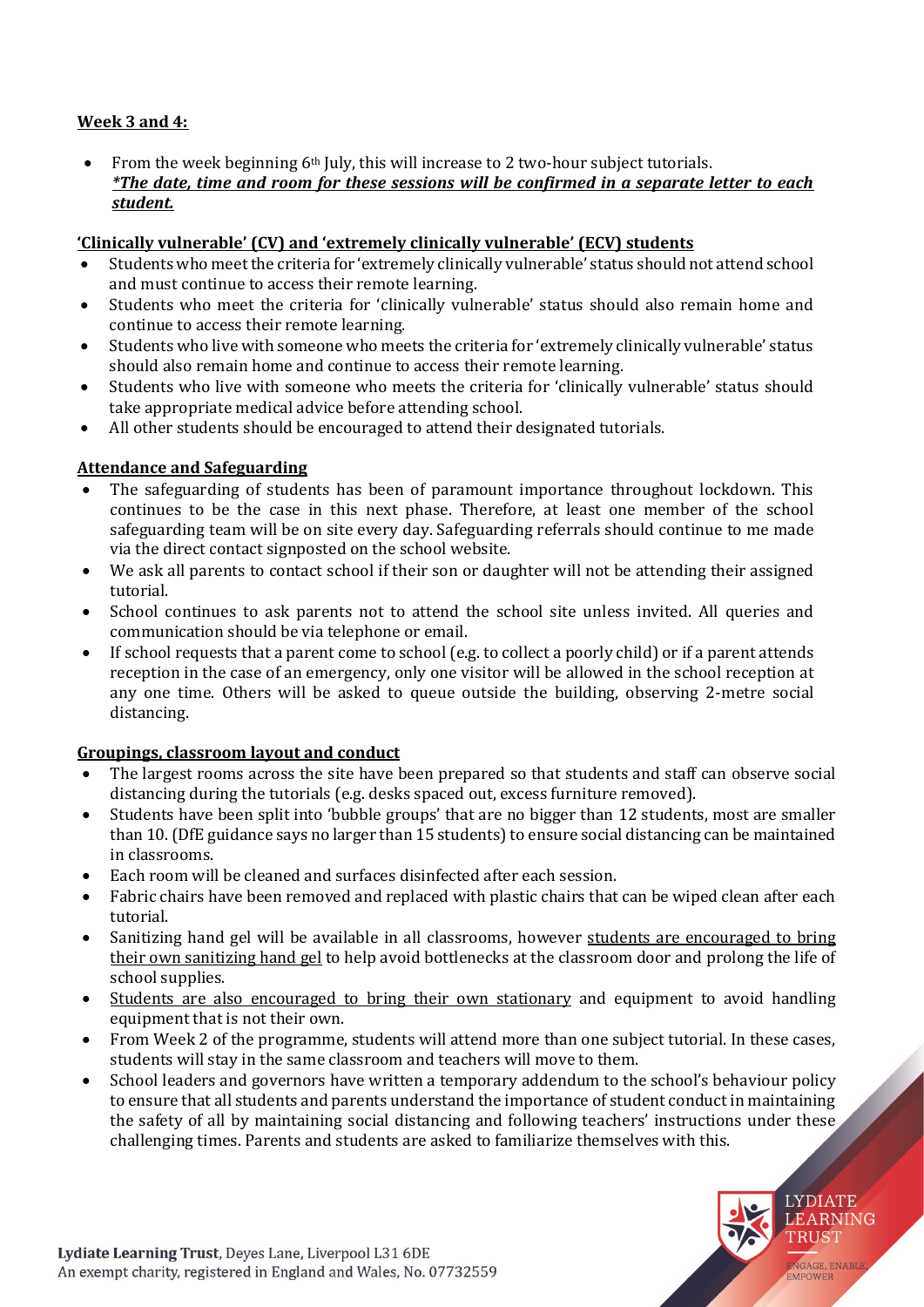# **Travel to school, arrival and departure**

- Parents are asked to encourage students to maintain 2-metre social distancing when travelling to and from school, including if walking to school with friends.
- Year 10 students are at a level of maturity to fully understand and appreciate their personal role in maintaining and contributing to a safe experience for all including personal hygiene and maintaining social distancing.
- Students are encouraged to avoid public transport wherever possible and follow the governments' latest guidance around the use of face masks when using public transport.
- Staggered arrival and departure times have been introduced to support students in maintaining social distancing outside of school and at the school gates. If for any reason there is a queue on arrival, we ask that students wait in a socially distanced line or on the grass until called onto the school site.
- All Year 10 students will enter the school site via the gate stated on your personal letter. The letter also states which door to enter the building through and which door will be the correct exit. Toilets have been identified for use only by the students within each bubble. Students must not use different toilets to those stated in their letter. A map will be provided for further clarity of these instructions.

# **Movement around school**

- A one-way system around the school has been designed and is signposted. Students should look out for yellow signage that indicates the direction in which they should be moving.
- This signage includes reminders that 2-metre social distancing must be maintained on the corridors.
- All students are expected to walk in single file on the left of the corridor. 'Up' and 'Down' stairwells are clearly labelled.
- Doors have been wedged open to avoid the need to touch door handles.
- Students should carefully maintain a 2-metre gap when entering classroom doors.

### **Refreshments**

- As a result of the length of time students will be on site for, lunch will not be provided by school.
- Students are therefore encouraged to bring their own water and snack

# **Uniform**

- Students are expected to attend these sessions in full school uniform and fully equipped.
- Uniform is expected to be washed when they return home.
- If during week 3 and 4 a student has two sessions on consecutive days, they are permitted to wear PE uniform on the second day. (If full uniform is not dry.)

# **If a student displays symptoms of COVID-19**

- If a student displays symptoms on the government's published list for COVID-19 before travelling to school or whilst at home, they should not attend school.
- If a student displays any of these symptoms during the school day, they will be isolated on site until contact can be made with home and arrangements made for them to go home.
- The room in which the student is isolated with be disinfected immediately after they leave.

# **Remote learning and subject tutorials**

- The schools remote learning provision will continue for all year groups including Year 10 during this face-to-face programme.
- Face-to-face tutorials have been designed to complement this provision, not replace it. This is 'blended' provision in which the face-to-face supplement the work students are completing at home.
- Subject tutorials are designed to uncover aspects of the work that students have struggled with, provide feedback on work submitted and guide students on where to go next. In order to get the most out of these sessions, students need to complete the remote learning tasks set.